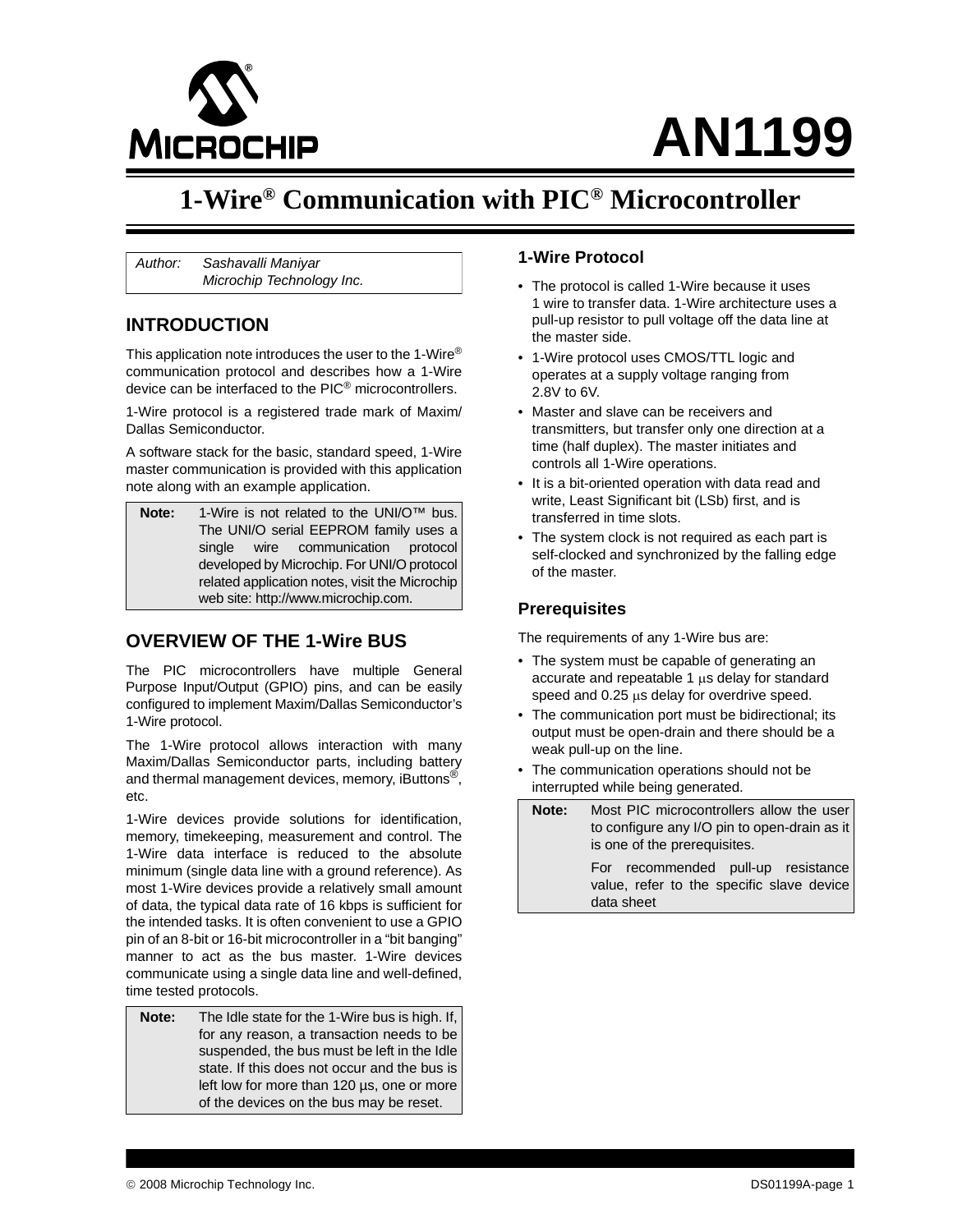#### **FIGURE 1: HARDWARE INTERFACE**



#### **OPERATIONS OF THE 1-Wire BUS**

The four basic operations of a 1-Wire bus are Reset, Write 0 bit, Write 1 bit and Read bit.

Using these bit operations, one has to derive a byte or a frame of bytes.

The bus master initiates and controls all of the 1-Wire communication. [Figure 2](#page-2-0) illustrates the 1-Wire communication timing diagram. It is similar to Pulse-Width Modulation (PWM) because, the data is transmitted by wide (logic '0') and narrow (logic '1') pulse widths during data bit time periods or time slots. The timing diagram also contains the recommended time values for robust communication across various line conditions.

[Table 1](#page-1-0) provides a list of operations with descriptions and also implementation steps; this is for standard speed.

A communication sequence starts when the bus master drives a defined length "Reset" pulse that synchronizes the entire bus. Every slave responds to the "Reset" pulse with a logic-low "Presence" pulse.

To write the data, the master first initiates a time slot by driving the 1-Wire line low, and then, either holds the line low (wide pulse) to transmit a logic '0' or releases the line (short pulse) to allow the bus to return to the logic '1' state. To read the data, the master again initiates a time slot by driving the line with a narrow low pulse. A slave can then either return a logic '0' by turning on its open-drain output and holding the line low to extend the pulse, or return a logic '1' by leaving its open-drain output off to allow the line to recover.

• Most 1-Wire devices support two data rates: standard speed of about 15 kbps and overdrive speed of about 111 kbps.

The protocol is self-clocking and tolerates long inter-bit delays, which ensures smooth operation in interrupted software environments.

| <b>Operation</b> | <b>Description</b>                                                      | Implementation                                                                                                                                |
|------------------|-------------------------------------------------------------------------|-----------------------------------------------------------------------------------------------------------------------------------------------|
| Reset            | Reset the 1-Wire bus slave devices and get them<br>ready for a command. | Drive bus low, delay 480 us.<br>Release bus, delay 70 µs.<br>Sample bus: $0 =$ device(s) present,<br>$1 = no$ device present<br>Delay 410 us. |
| Write 0 bit      | Send '0' bit to the 1-Wire slaves (Write 0 slot time).                  | Drive bus low, delay 60 µs.<br>Release bus, delay 10 us.                                                                                      |
| Write 1 bit      | Send '1' bit to the 1-Wire slaves (Write 1 slot time).                  | Drive bus low, delay 6 µs.<br>Release bus, delay 64 us.                                                                                       |
| Read bit         | Read a bit from the 1-Wire slaves (Read time slot).                     | Drive bus low, delay 6 us.<br>Release bus, delay 9 µs.<br>Sample bus to read bit from slave.<br>Delay $55 \mu s$ .                            |

<span id="page-1-0"></span>**TABLE 1: 1-Wire**® **OPERATIONS**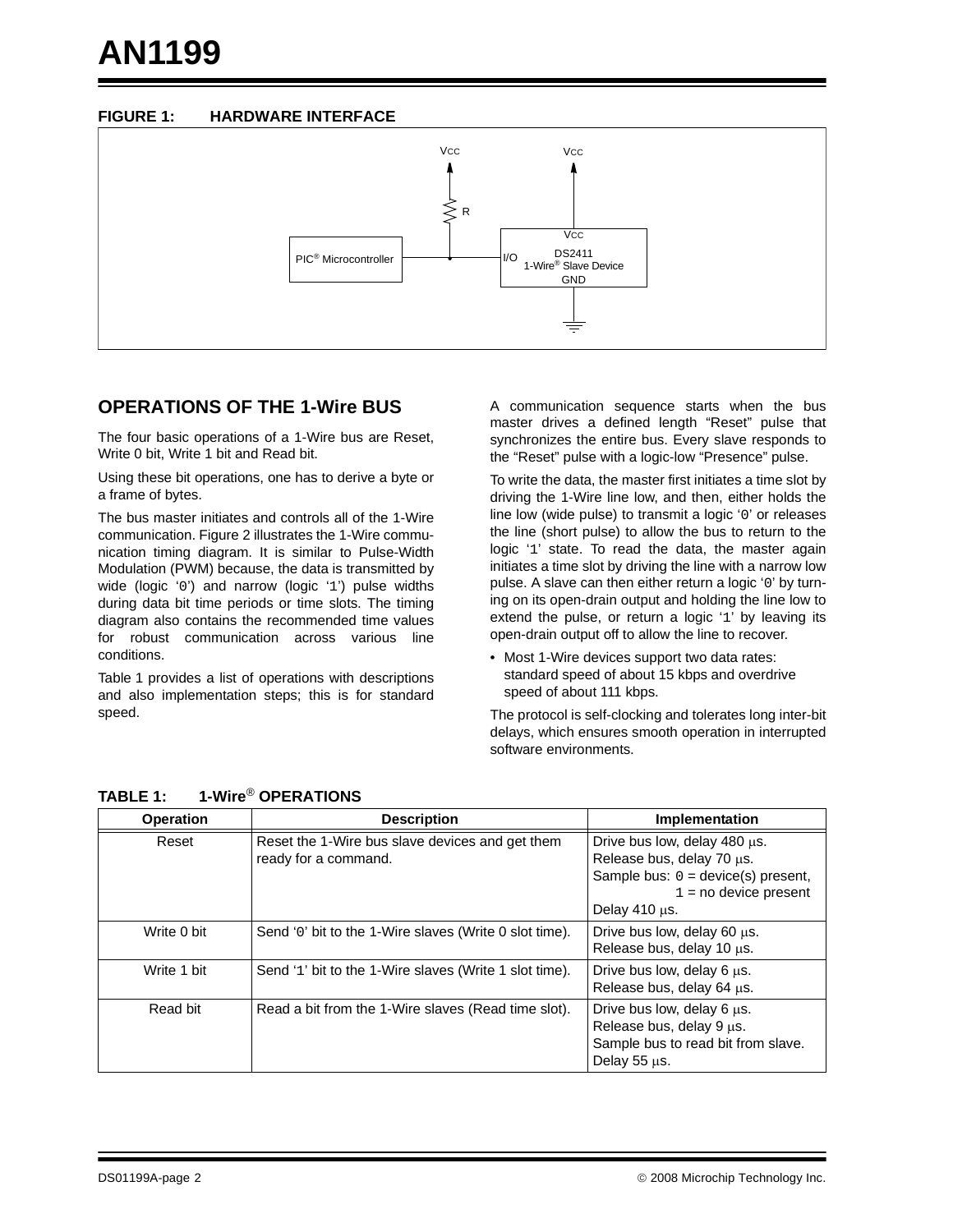

<span id="page-2-0"></span>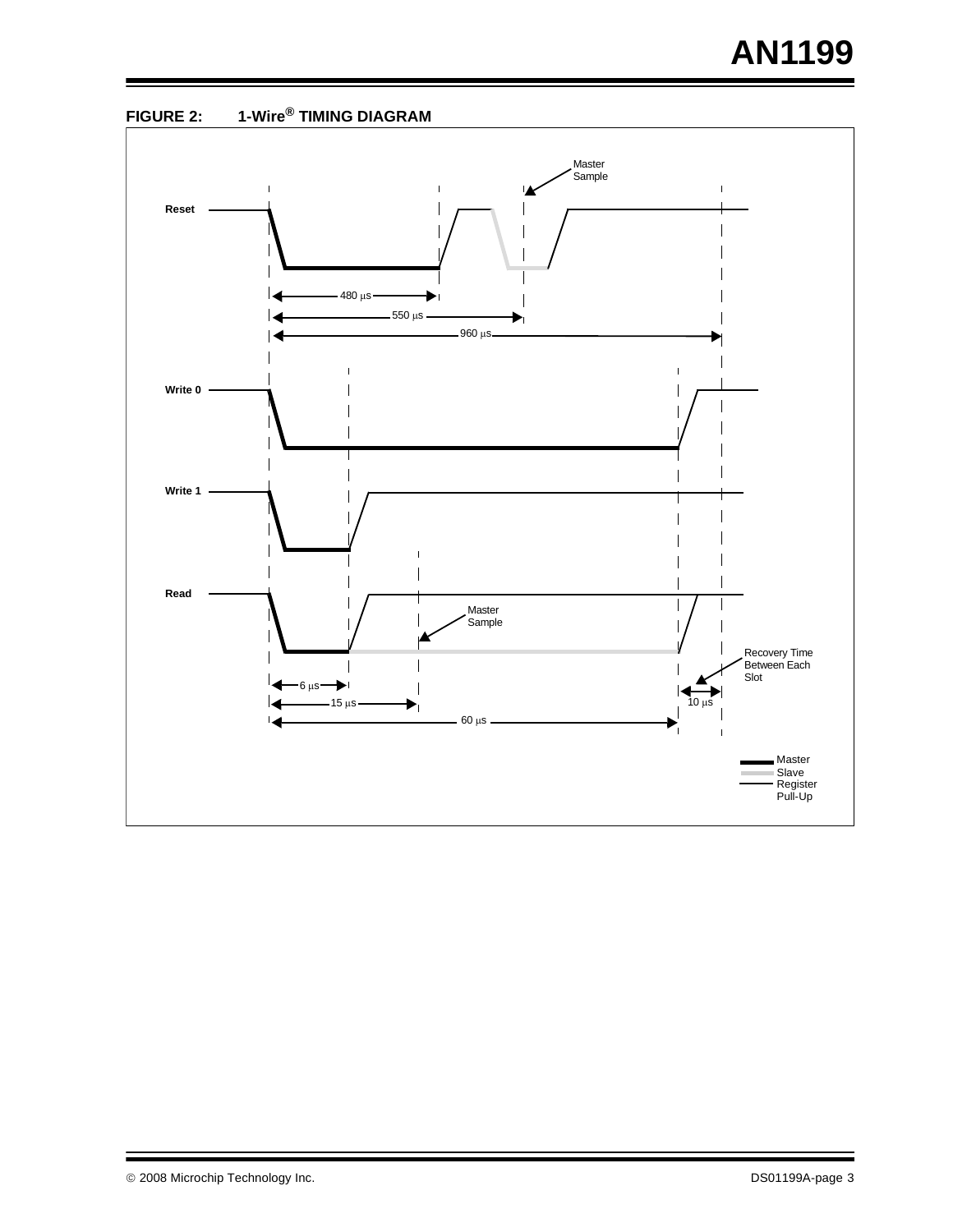#### **1-Wire APIs FOR PIC MICROCONTROLLERS**

[Table 2](#page-3-0) provides the 1-Wire functions.

#### <span id="page-3-0"></span>**TABLE 2: 1-Wire**® **API FUNCTIONS**

| <b>Function Name</b> | <b>Description</b>                                                                                                                                                                                            |
|----------------------|---------------------------------------------------------------------------------------------------------------------------------------------------------------------------------------------------------------|
| drive OW low         | This function configures the 1-Wire port pin as an output and drives the<br>port pin to LOW.                                                                                                                  |
| drive OW high        | This function configures the 1-Wire port pin as an output and drives the<br>port pin to HIGH.                                                                                                                 |
| read OW              | This function configures the 1-Wire port pin as an input and reads the<br>status of the port pin.                                                                                                             |
| OW_write_byte        | This function is used to transmit a byte of data to a slave device.                                                                                                                                           |
| OW read byte         | This function is used for reading a complete byte from the slave device.                                                                                                                                      |
| OW reset pulse       | This function describes the protocol to produce a Reset pulse to a slave<br>device and also to detect the presence pulse from the slave device. The<br>1-Wire slave device is identified using this function. |
| OW write bit         | This function describes the protocol to write bit information to a slave<br>device.                                                                                                                           |
| OW read bit          | This function describes the protocol to read bit information from a slave<br>device.                                                                                                                          |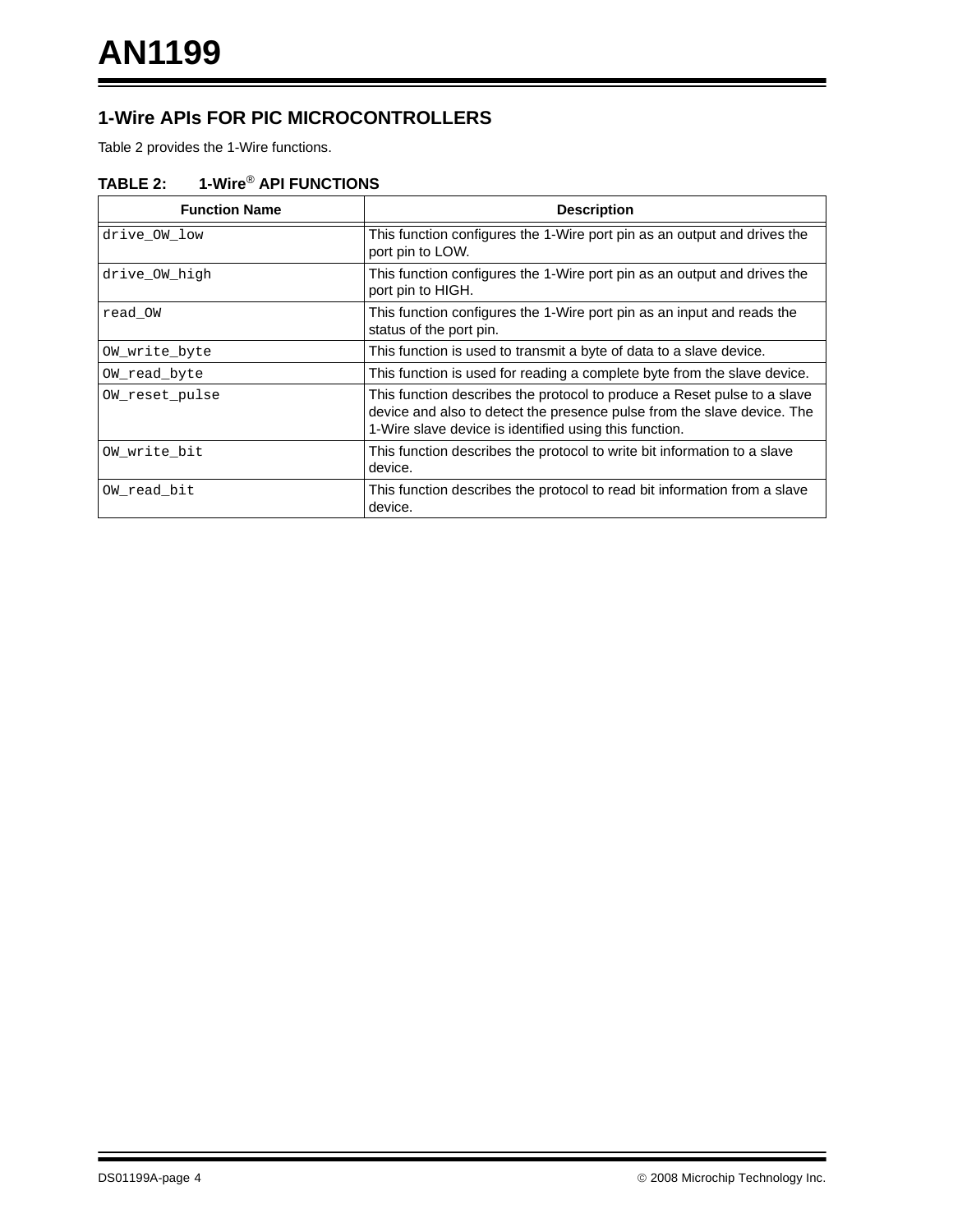#### **CONCLUSION**

This application note provides an overview of a 1-Wire protocol and also can be used as a building block to develop a sophisticated 1-Wire application using API developed on PIC microcontrollers.

#### **REFERENCES**

- <http://www.maxim-ic.com/1-Wire>
- http://www.maxim-ic.com/ [appnotes.cfm?appnote\\_number=126](http://www.maxim-ic.com/appnotes.cfm?appnote_number=126)
- [http://www.maxim-ic.com/quick\\_view2.cfm/qv\\_pk/](http://www.maxim-ic.com/quick_view2.cfm/qv_pk/3711/t/al) 3711/t/al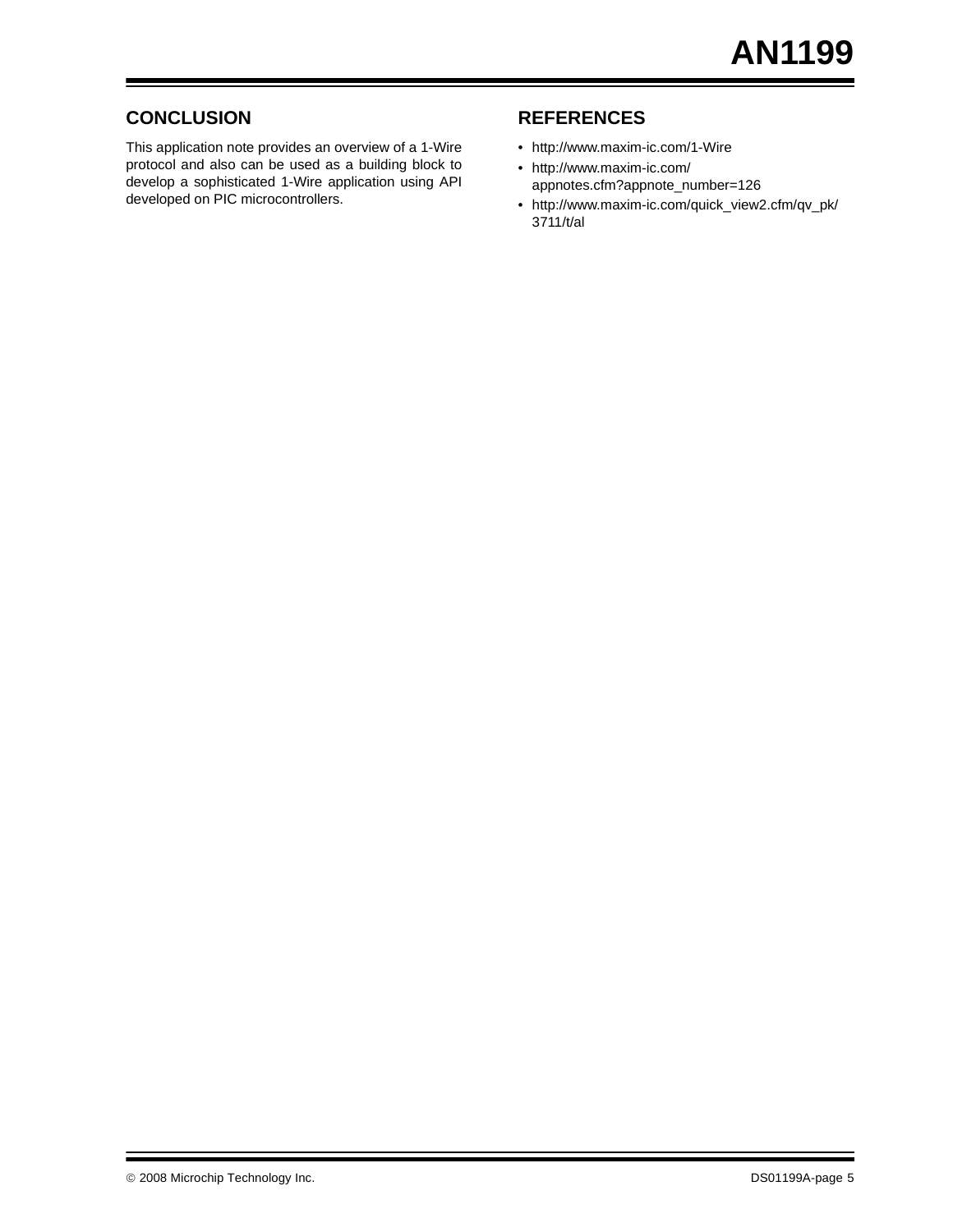#### **APPENDIX A: 1-Wire FUNCTIONS**

#### <span id="page-5-0"></span>**drive\_OW\_low**

Configures the 1-Wire port pin as an output and drives the port pin to LOW.

#### **Syntax**

void drive\_OW\_low (void)

**Parameter**

None

**Return Values**

None

**Precondition**

None

**Side Effects**

None

#### **Example**

// Driving the 1-Wire bus low drive\_OW\_low();

#### <span id="page-5-1"></span>**drive\_OW\_high**

Configures the 1-Wire port pin as an output and drives the port pin to HIGH.

**Syntax** void drive\_OW\_high (void)

**Parameter**

None

**Return Values**

None

**Precondition**

None

**Side Effects**

None

#### **Example**

// Driving the 1-Wire bus High drive\_OW\_high();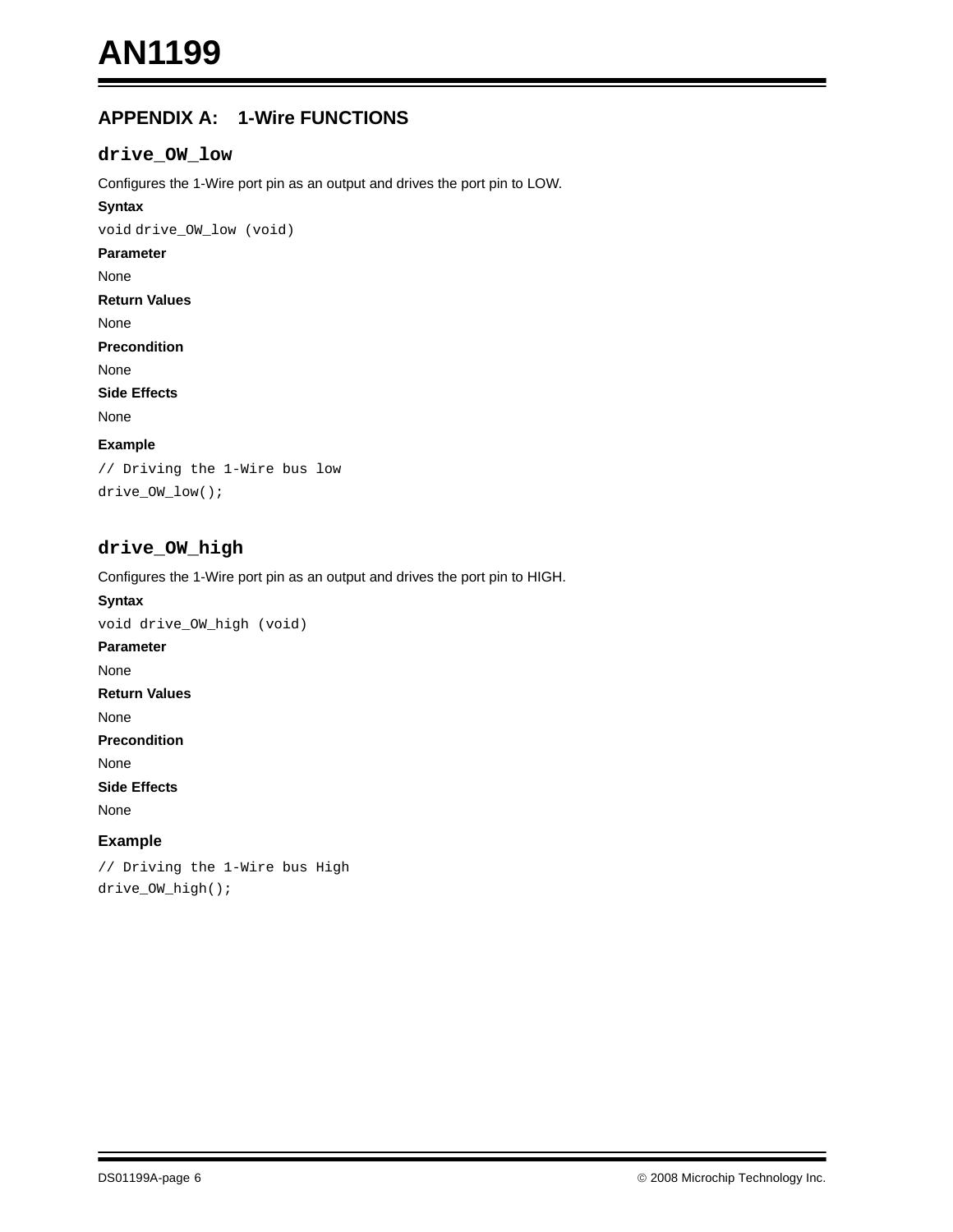<span id="page-6-0"></span>

| read_OW                                                                                |  |  |  |  |  |
|----------------------------------------------------------------------------------------|--|--|--|--|--|
| Configures the 1-Wire port pin as an input and reads the status of the port pin.       |  |  |  |  |  |
| <b>Syntax</b>                                                                          |  |  |  |  |  |
| unsigned char read_OW (void)                                                           |  |  |  |  |  |
| <b>Parameters</b>                                                                      |  |  |  |  |  |
| None                                                                                   |  |  |  |  |  |
| <b>Return Values</b>                                                                   |  |  |  |  |  |
| Return the status of OW pin.                                                           |  |  |  |  |  |
| <b>Precondition</b>                                                                    |  |  |  |  |  |
| None                                                                                   |  |  |  |  |  |
| <b>Side Effects</b>                                                                    |  |  |  |  |  |
| None                                                                                   |  |  |  |  |  |
| <b>Example</b>                                                                         |  |  |  |  |  |
| unsigned char presence_detect ;                                                        |  |  |  |  |  |
| // Return the status of OW pin.                                                        |  |  |  |  |  |
| // Get the presence pulse from 1-Wire slave device.<br>presence detect = read $OW()$ ; |  |  |  |  |  |

e<br>B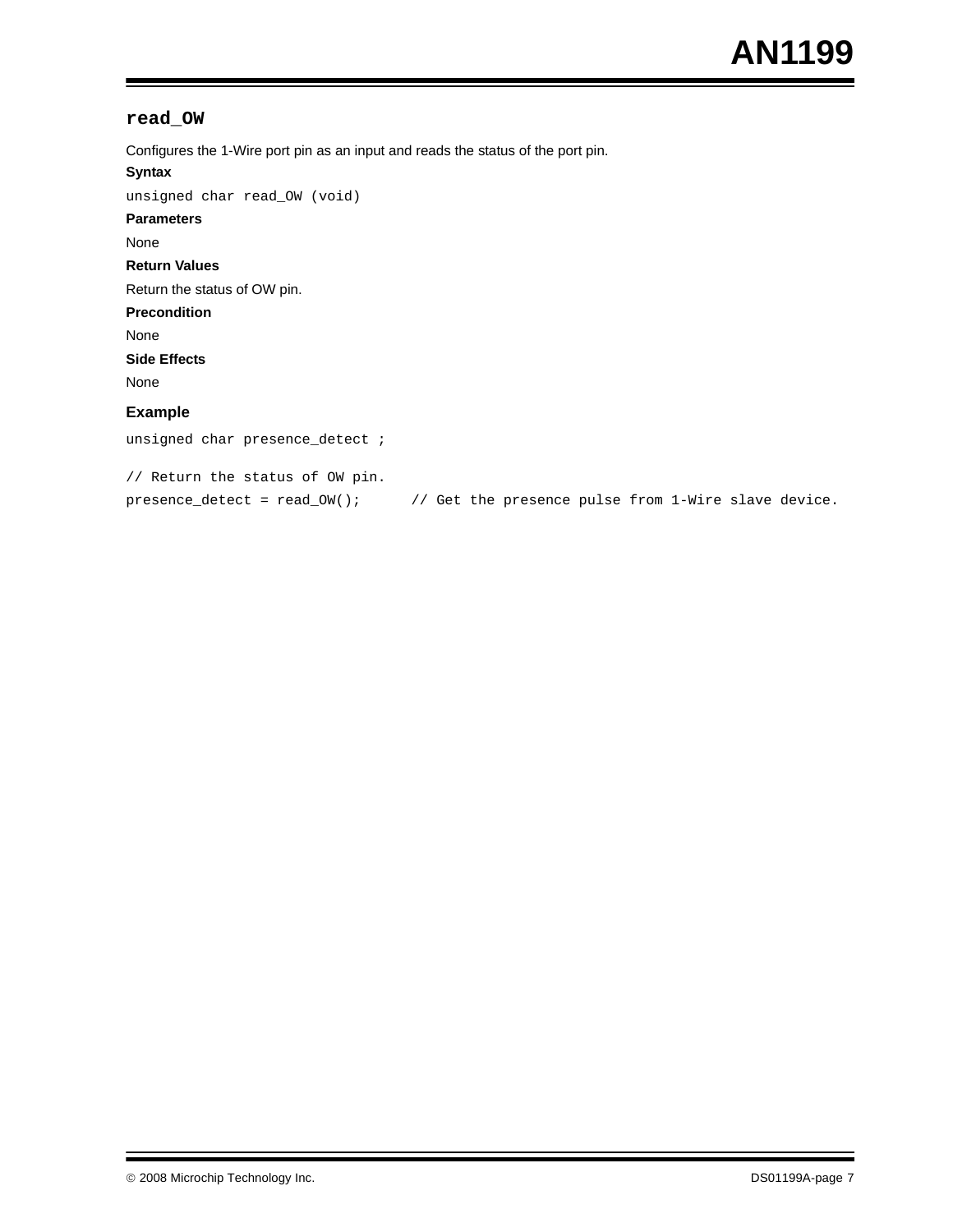#### <span id="page-7-0"></span>**OW\_write\_byte**

Transmits 8-bit data to the 1-Wire slave device.

#### **Syntax**

void OW\_write\_byte (unsigned char write\_data)

#### **Parameters**

Send byte to the 1-Wire slave device.

#### **Return Values**

None

**Precondition**

None

**Side Effects**

None

#### **Example**

#define READ\_COMMAND\_DS2411 0x33

//Send read command to 1-Wire Device DS2411 to get serial number. OW\_write\_byte (READ\_COMMAND\_DS2411);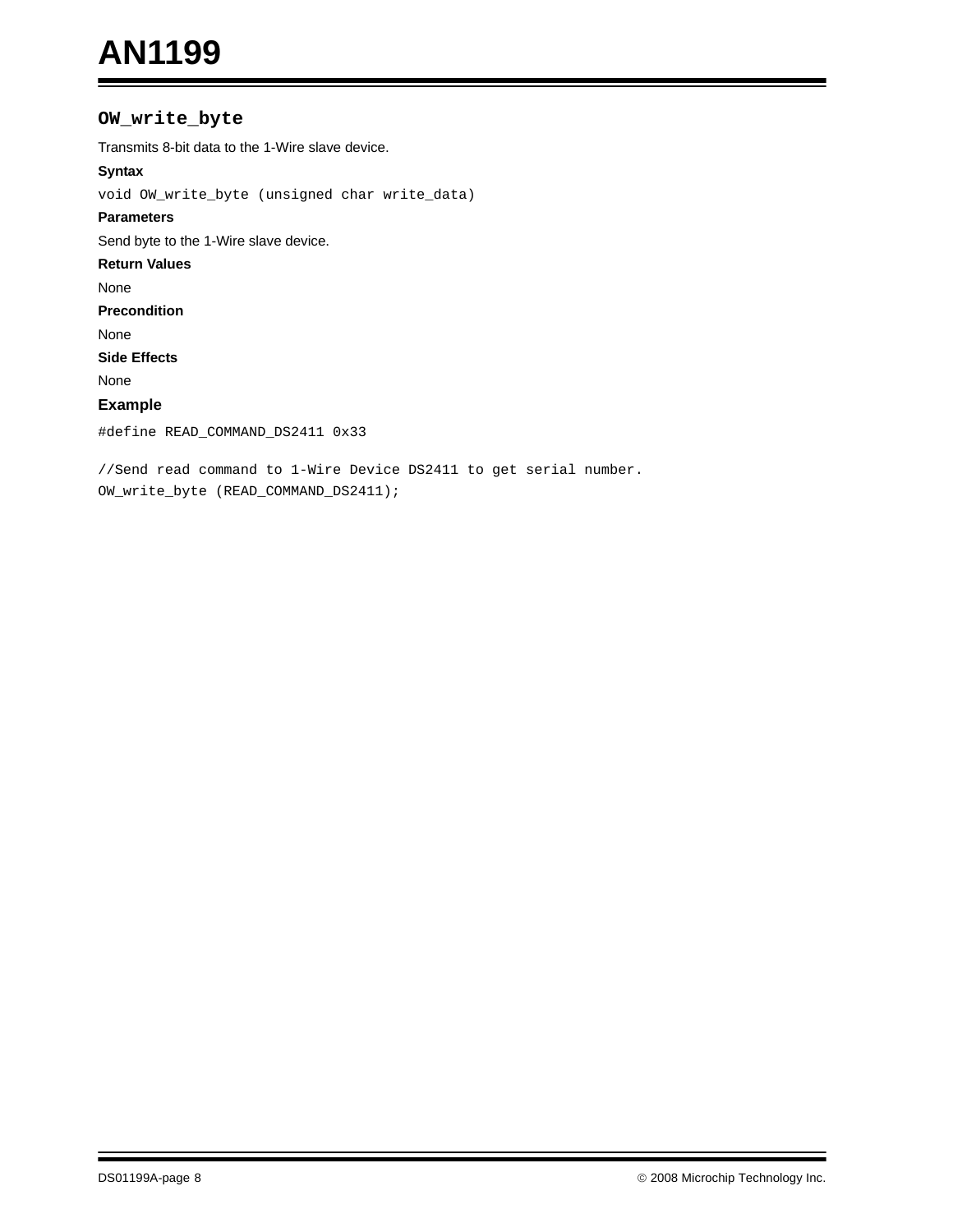#### <span id="page-8-0"></span>**OW\_read\_byte**

Reads the 8-bit information from the 1-Wire slave device.

#### **Syntax**

unsigned char OW\_read\_byte (void)

#### **Parameters**

None

#### **Return Values**

Returns the read byte from the slave device.

#### **Precondition**

None

**Side Effects**

#### None

#### **Example**

```
// To receive 64-bit registration number ( 8-bit CRC Code, 48-bit Serial 
//Number, 8-bit family code) from the 1-Wire slave device.
```
 unsigned char serial\_number [8]; unsigned char temp;

for(temp =  $0$ ; temp<8; temp++) serial\_number[temp] = OW\_read\_byte();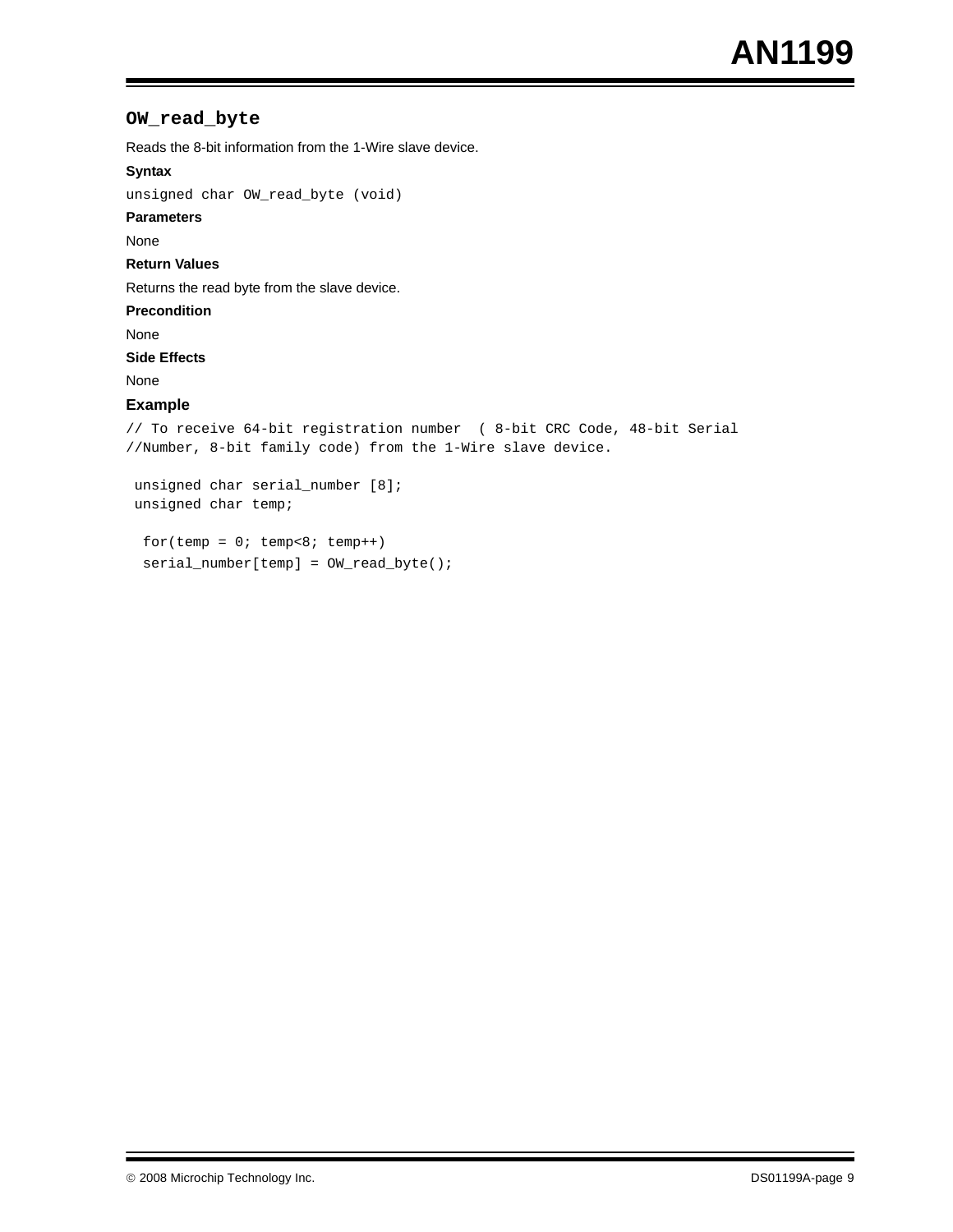#### <span id="page-9-0"></span>**OW\_reset\_pulse**

Describes 1-Wire protocol to generate Reset pulse to detect the presence of the 1-Wire slave device.

#### **Syntax**

unsigned char OW\_reset\_pulse(void)

#### **Parameters**

None

#### **Return Values**

Return '0' if the slave device presence pulse is detected, return '1' otherwise.

#### **Precondition**

None

#### **Side Effects**

None

#### **Example**

// OW\_reset\_pulse function return the presence pulse from the slave device

| if $(10W$ reset pulse $()$ |                                 |
|----------------------------|---------------------------------|
| return HIGH;               | // Slave Device is detected     |
| else                       |                                 |
| return LOW;                | // Slave Device is not detected |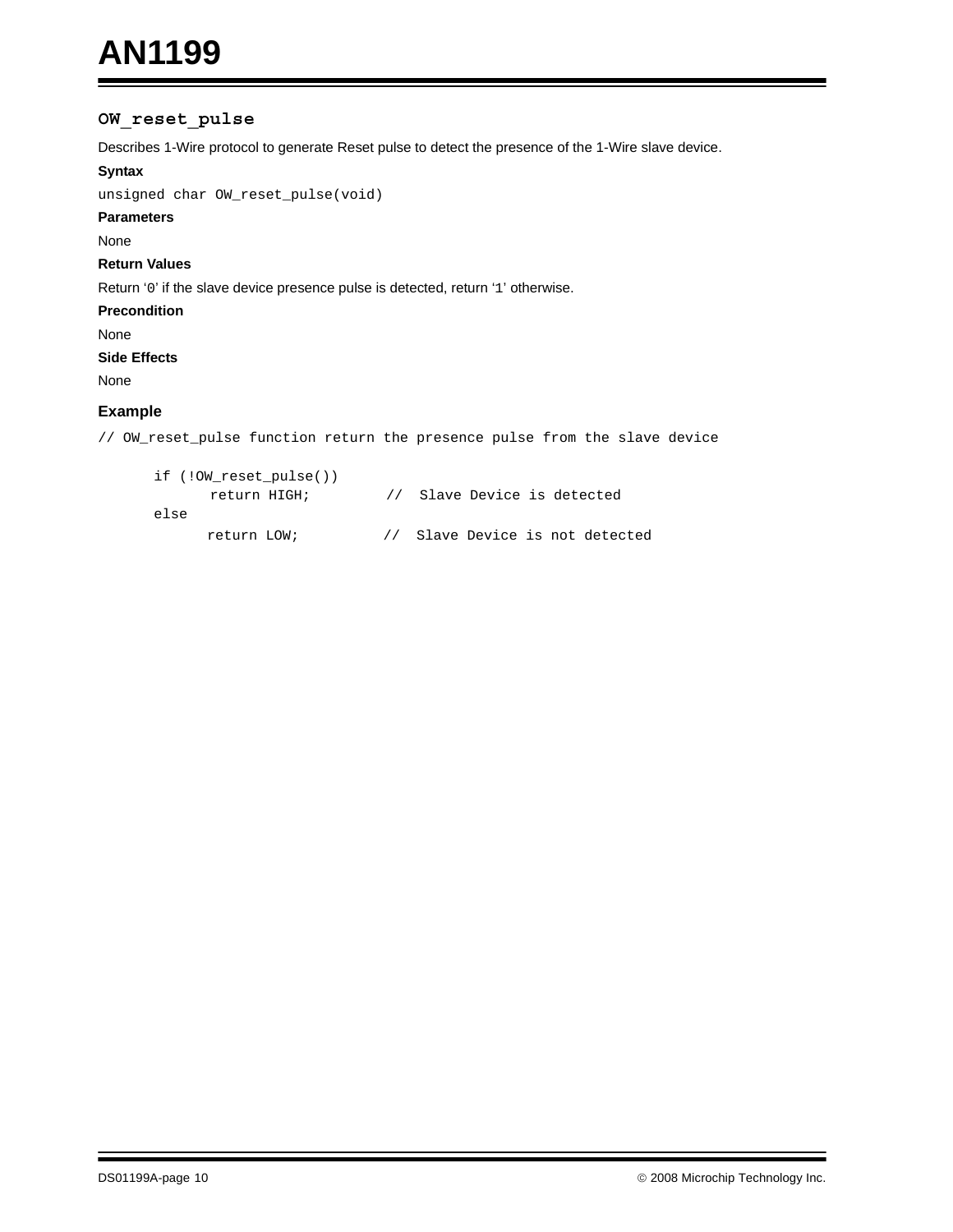#### <span id="page-10-0"></span>**OW\_write\_bit**

Describes 1-Wire protocol to write 1 bit of information to the 1-Wire slave device.

#### **Syntax**

void OW\_write\_bit (unsigned char write\_bit)

#### **Parameters**

Send one bit to the 1-Wire slave device.

#### **Return Values**

None

#### **Precondition**

None

#### **Side Effects**

None

#### **Example**

```
 unsigned char loop;
for (loop = 0; loop < 8; loop++) {
   OW_write_bit(write_data & 0x01); //Sending LS-bit first
   write_data >>= 1; \qquad // shift the data byte for the next bit to send
 }
```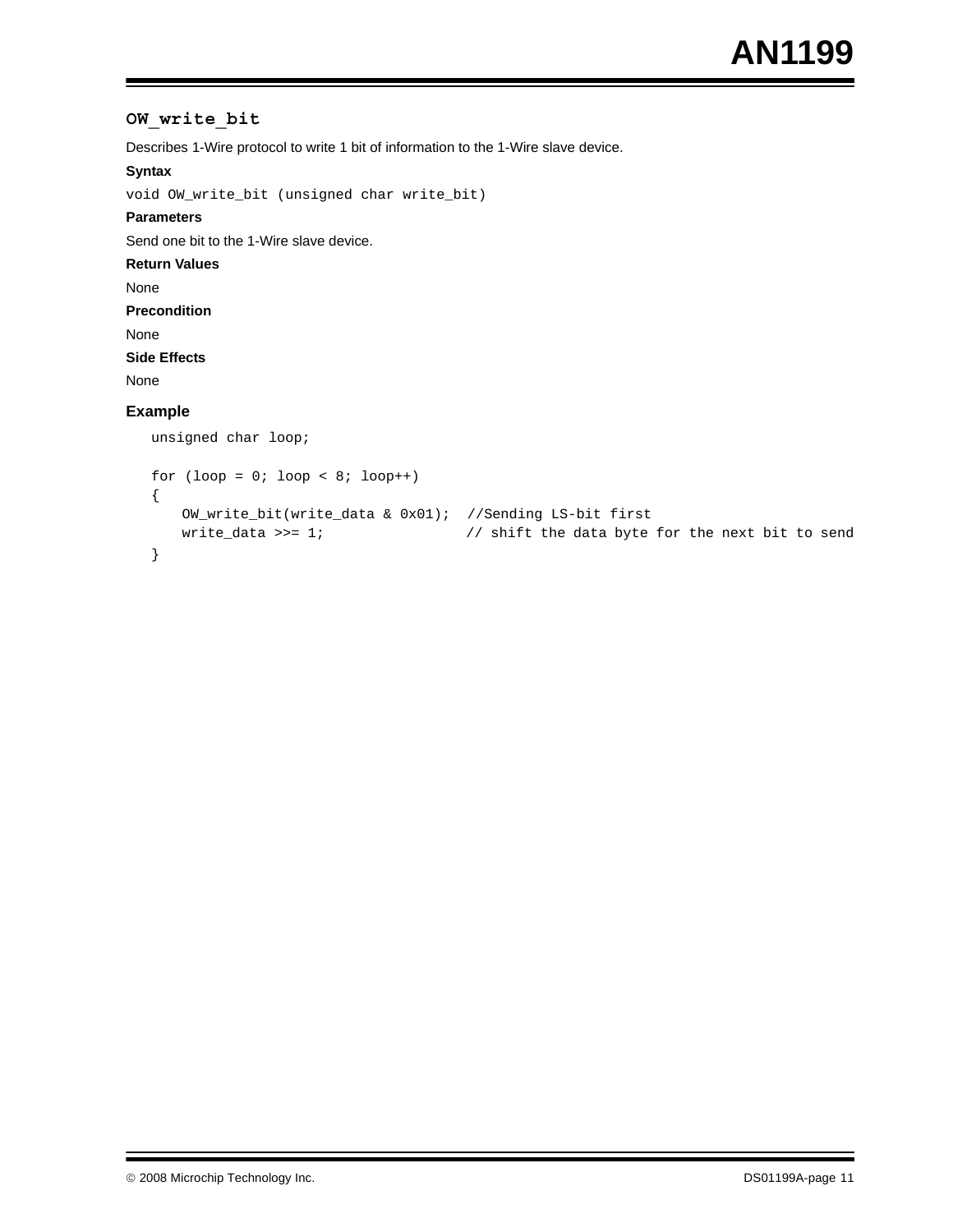#### <span id="page-11-0"></span>**OW\_read\_bit**

Describes 1-Wire protocol to read 1 bit of information from the 1-Wire slave device.

#### **Syntax**

unsigned char OW\_read\_bit (void)

#### **Parameters**

None

#### **Return Values**

Return the read bit transmitted by a slave device.

#### **Precondition**

None

#### **Side Effects**

None

#### **Example**

```
 unsigned char loop;
 unsigned char result = 0;
```

```
for loop = 0; loop < 8; loop + +)
 {
   result >>= 1; // shift the result to get it ready for the next bit to receive
   if (OW_read_bit())
   result | = 0x80; // if result is one, then set MS-bit
 }
 return (result);
```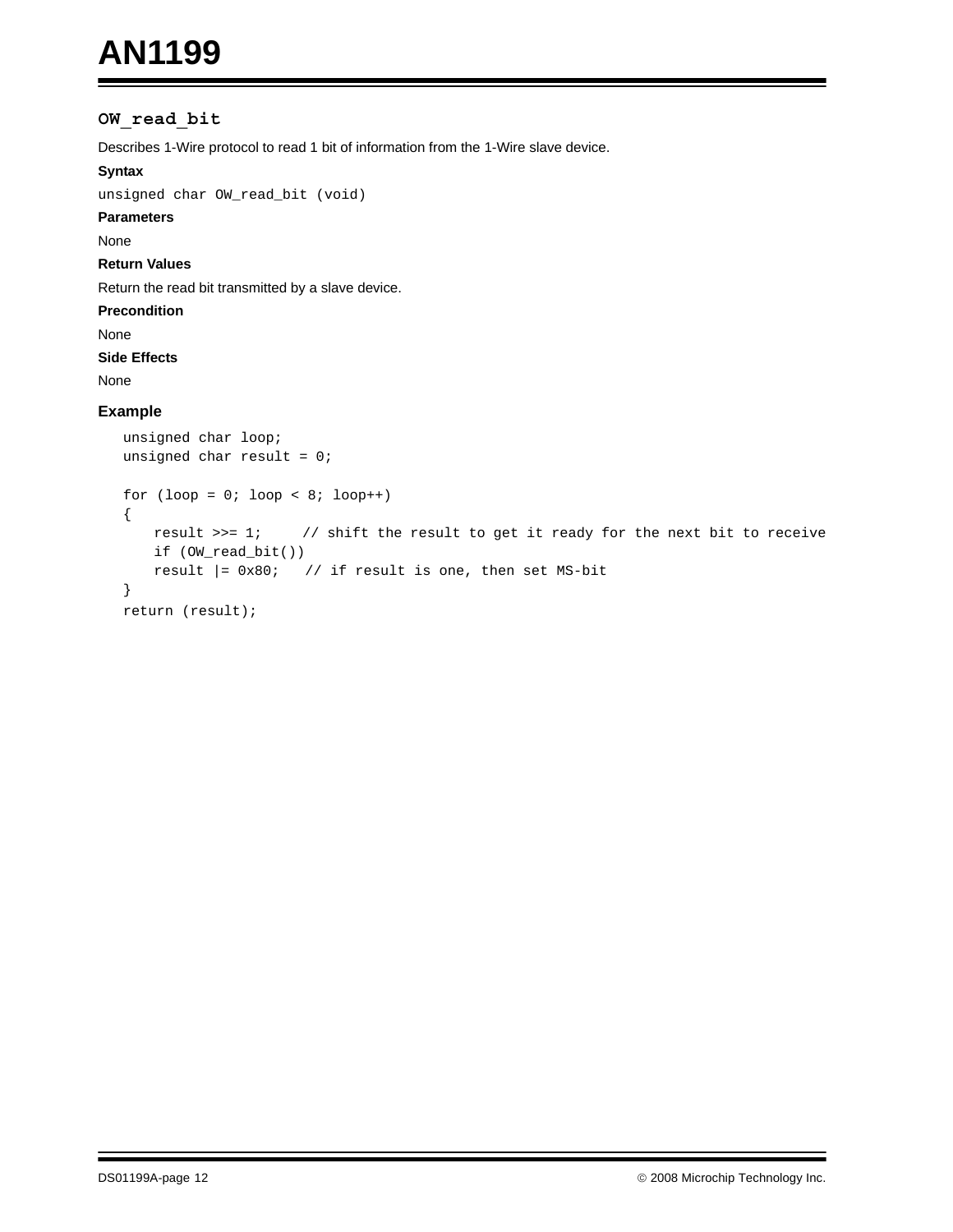#### **APPENDIX B: APPLICATION FLOWCHART**

This flowchart illustrates how to use the library functions.

#### **FIGURE B-1: LIBRARY USE FLOWCHART**

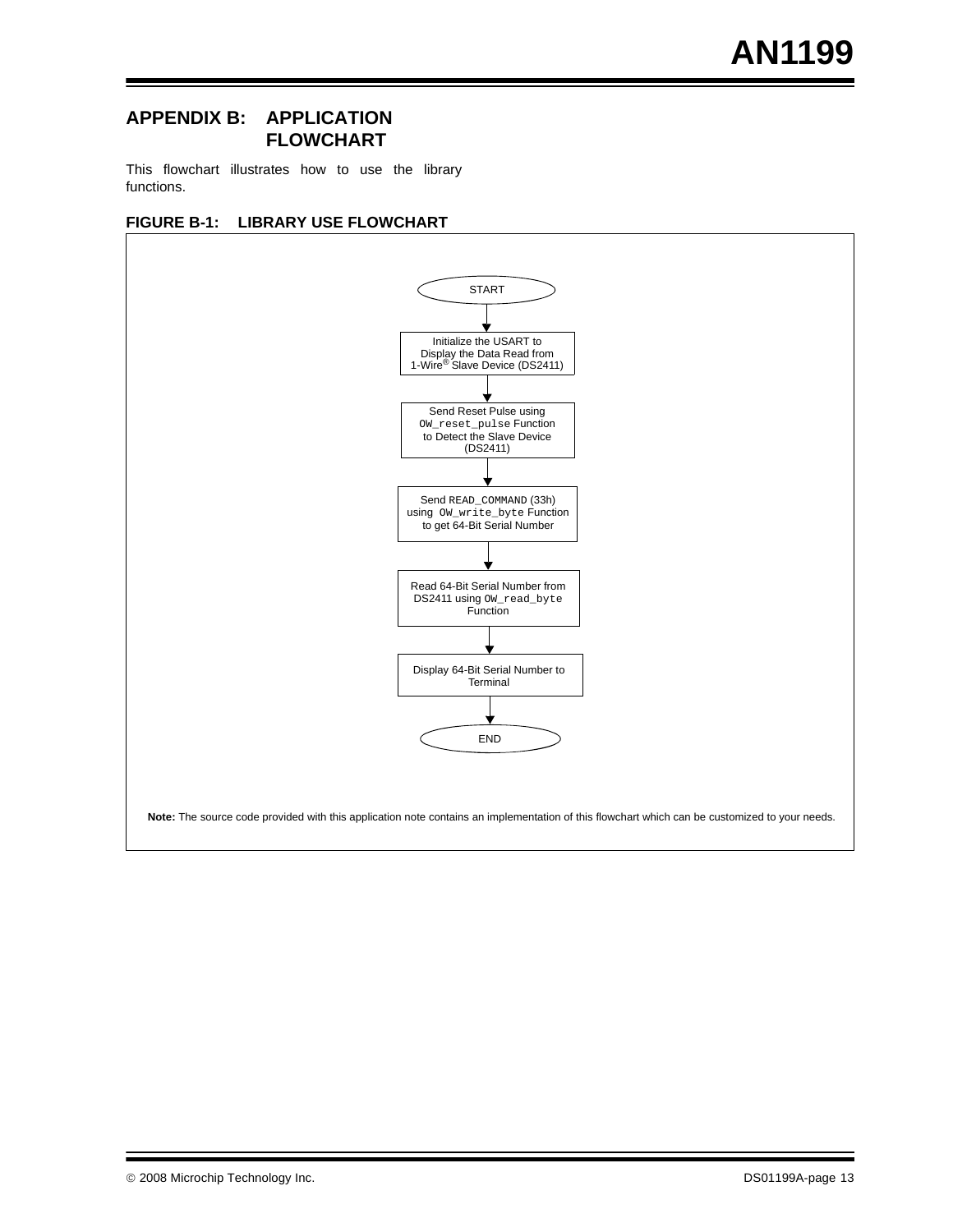**NOTES:**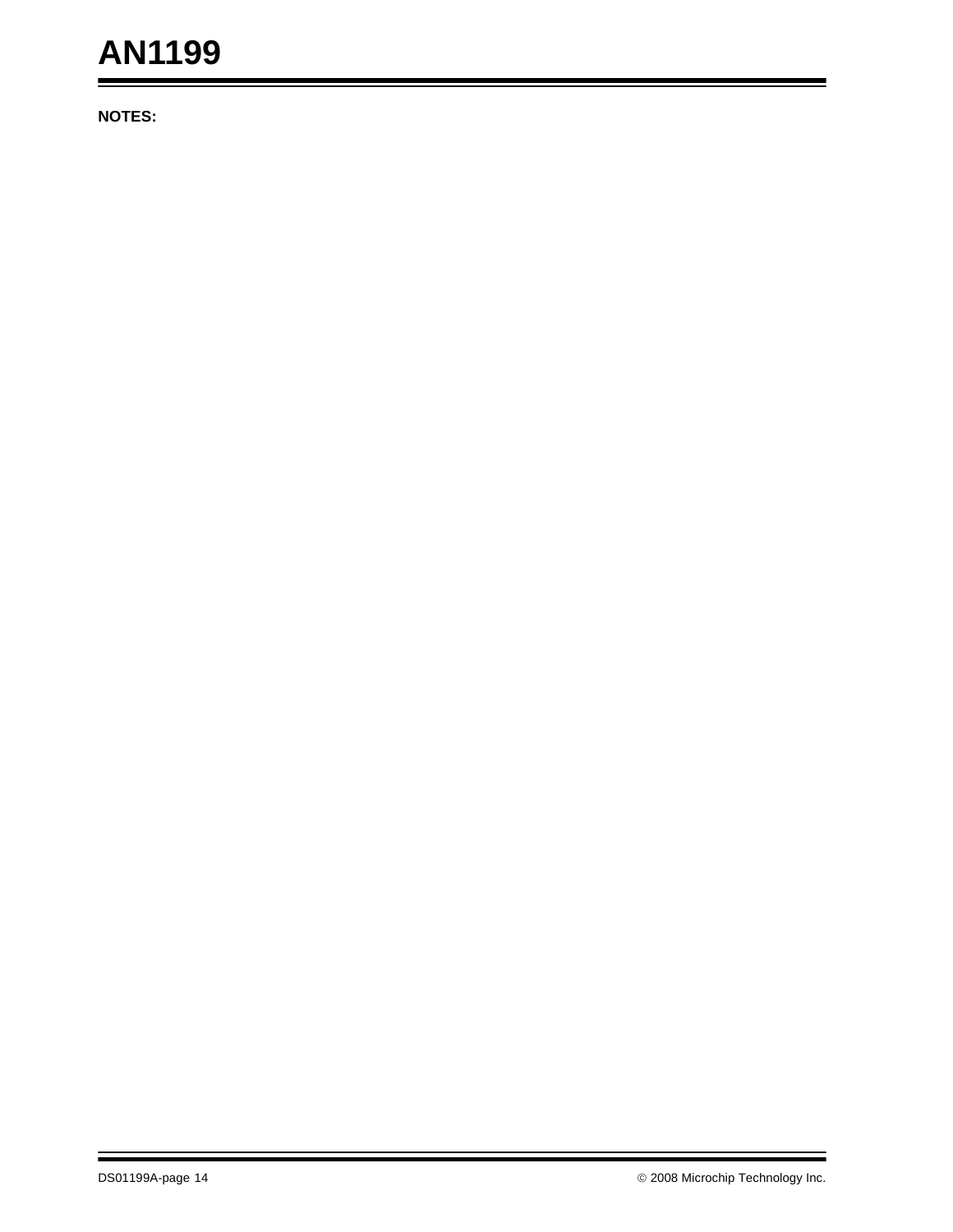#### **Note the following details of the code protection feature on Microchip devices:**

- Microchip products meet the specification contained in their particular Microchip Data Sheet.
- Microchip believes that its family of products is one of the most secure families of its kind on the market today, when used in the intended manner and under normal conditions.
- There are dishonest and possibly illegal methods used to breach the code protection feature. All of these methods, to our knowledge, require using the Microchip products in a manner outside the operating specifications contained in Microchip's Data Sheets. Most likely, the person doing so is engaged in theft of intellectual property.
- Microchip is willing to work with the customer who is concerned about the integrity of their code.
- Neither Microchip nor any other semiconductor manufacturer can guarantee the security of their code. Code protection does not mean that we are guaranteeing the product as "unbreakable."

Code protection is constantly evolving. We at Microchip are committed to continuously improving the code protection features of our products. Attempts to break Microchip's code protection feature may be a violation of the Digital Millennium Copyright Act. If such acts allow unauthorized access to your software or other copyrighted work, you may have a right to sue for relief under that Act.

Information contained in this publication regarding device applications and the like is provided only for your convenience and may be superseded by updates. It is your responsibility to ensure that your application meets with your specifications. MICROCHIP MAKES NO REPRESENTATIONS OR WARRANTIES OF ANY KIND WHETHER EXPRESS OR IMPLIED, WRITTEN OR ORAL, STATUTORY OR OTHERWISE, RELATED TO THE INFORMATION, INCLUDING BUT NOT LIMITED TO ITS CONDITION, QUALITY, PERFORMANCE, MERCHANTABILITY OR FITNESS FOR PURPOSE**.** Microchip disclaims all liability arising from this information and its use. Use of Microchip devices in life support and/or safety applications is entirely at the buyer's risk, and the buyer agrees to defend, indemnify and hold harmless Microchip from any and all damages, claims, suits, or expenses resulting from such use. No licenses are conveyed, implicitly or otherwise, under any Microchip intellectual property rights.

#### **Trademarks**

The Microchip name and logo, the Microchip logo, Accuron, dsPIC, KEELOQ, KEELOQ logo, MPLAB, PIC, PICmicro, PICSTART, PRO MATE, rfPIC and SmartShunt are registered trademarks of Microchip Technology Incorporated in the U.S.A. and other countries.

FilterLab, Linear Active Thermistor, MXDEV, MXLAB, SEEVAL, SmartSensor and The Embedded Control Solutions Company are registered trademarks of Microchip Technology Incorporated in the U.S.A.

Analog-for-the-Digital Age, Application Maestro, CodeGuard, dsPICDEM, dsPICDEM.net, dsPICworks, dsSPEAK, ECAN, ECONOMONITOR, FanSense, In-Circuit Serial Programming, ICSP, ICEPIC, Mindi, MiWi, MPASM, MPLAB Certified logo, MPLIB, MPLINK, mTouch, PICkit, PICDEM, PICDEM.net, PICtail, PIC<sup>32</sup> logo, PowerCal, PowerInfo, PowerMate, PowerTool, REAL ICE, rfLAB, Select Mode, Total Endurance, UNI/O, WiperLock and ZENA are trademarks of Microchip Technology Incorporated in the U.S.A. and other countries.

SQTP is a service mark of Microchip Technology Incorporated in the U.S.A.

All other trademarks mentioned herein are property of their respective companies.

© 2008, Microchip Technology Incorporated, Printed in the U.S.A., All Rights Reserved.



### **QUALITY MANAGEMENT SYSTEM CERTIFIED BY DNV**  $=$  ISO/TS 16949:2002  $=$

*Microchip received ISO/TS-16949:2002 certification for its worldwide headquarters, design and wafer fabrication facilities in Chandler and Tempe, Arizona; Gresham, Oregon and design centers in California and India. The Company's quality system processes and procedures are for its PIC® MCUs and dsPIC® DSCs, KEELOQ® code hopping devices, Serial EEPROMs, microperipherals, nonvolatile memory and analog products. In addition, Microchip's quality system for the design and manufacture of development systems is ISO 9001:2000 certified.*